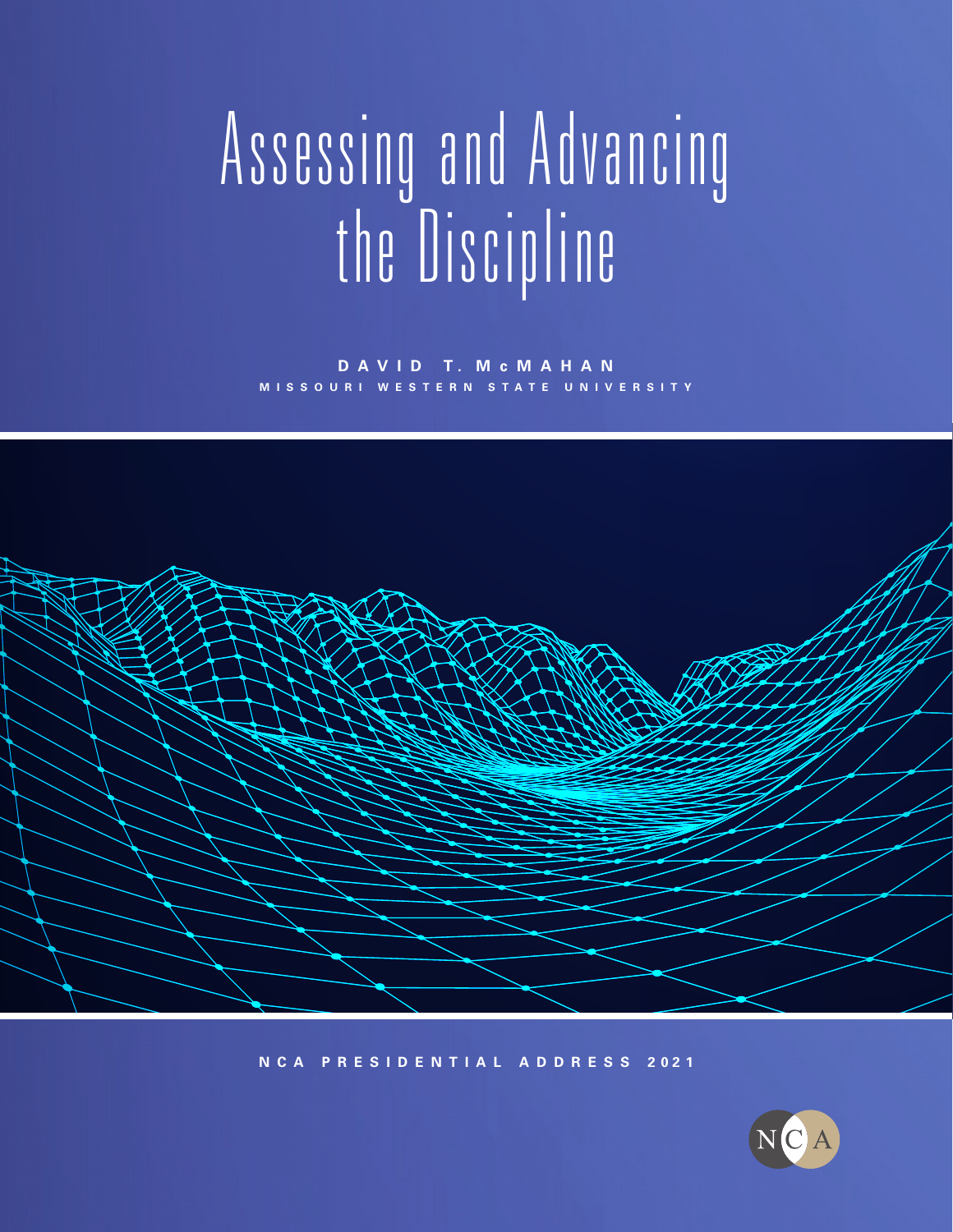**N C A P R E S I D E N T I A L A D D R E S S 2021**



# Assessing and Advancing the Discipline

#### **D A V I D T. M c MAHAN MISSOURI WESTERN STATE UNIVERSITY**



NATIONAL COMMUNICATION ASSOCIATION 107th Annual Convention

SPONSORED BY

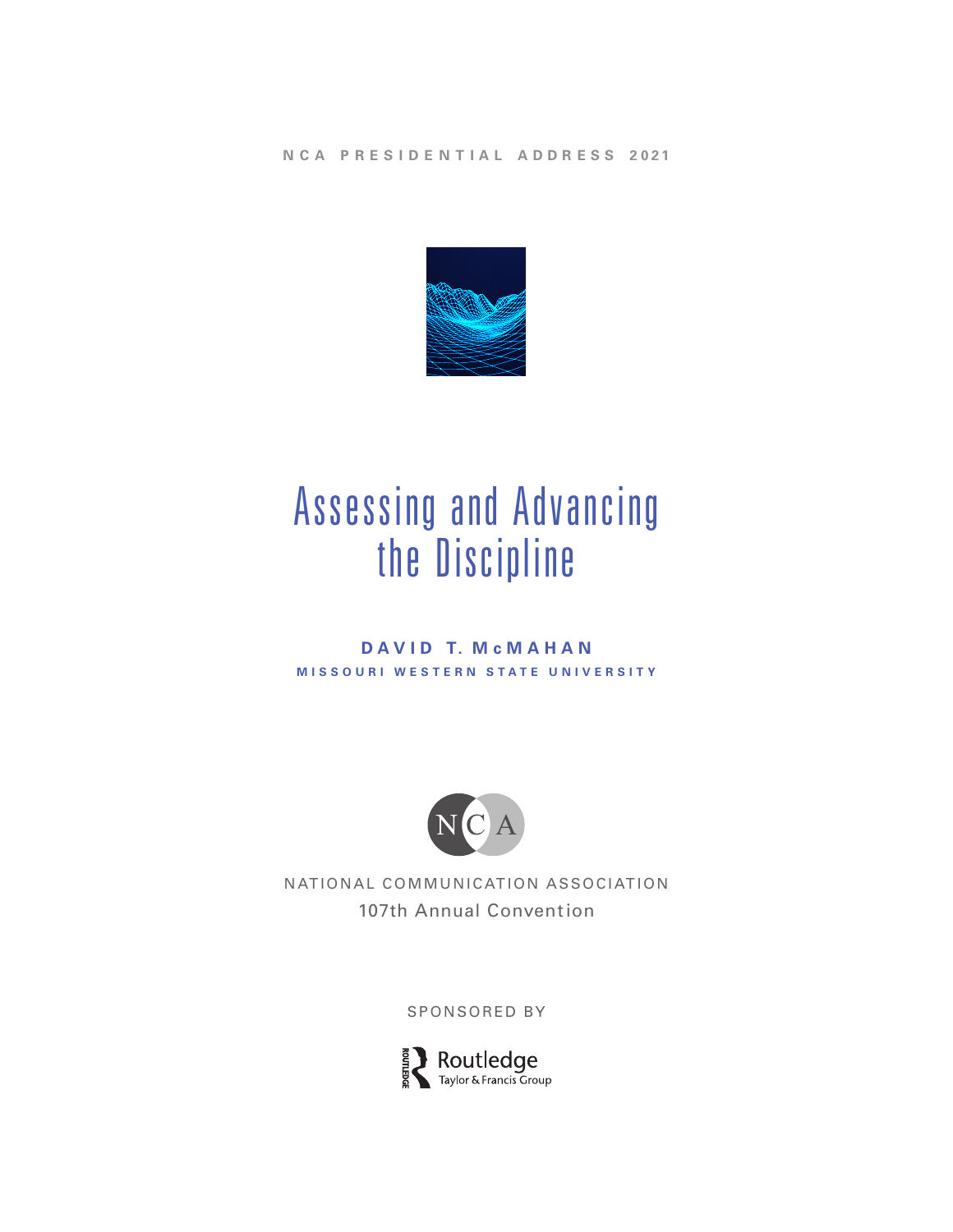

#### © 2021 National Communication Association. All rights reserved.

All NCA Publication Program materials are reviewed within the spirit of academic freedom, promoting the free exchange of ideas. The contents of this publication are the responsibility of its authors and do not necessarily reflect the official policies or positions of the National Communication Association, its members, its officers, or its staff.

Brief portions of this publication may be copied and quoted without further permission, with the understanding that appropriate citations of the source will accompany any excerpts. A limited number of copies of brief excerpts may be made for scholarly or classroom use if:

- 1. the materials are distributed without charge, or no fees above the actual duplication costs are charged;
- 2. the materials are reproductions, photocopies, or copies made by similar processes, and not reprints or republications;
- 3. the copies are used within a reasonable time after reproduction; and
- 4. the materials include the full bibliographic citation, and the following is also clearly displayed on all copies: ''Copyright by the National Communication Association. Reproduced by permission of the publisher.''

This permission does not extend to situations in which:

- 1. extensive amounts of material are reproduced or stored in an electronic or similar data retrieval system;
- 2. a fee above actual duplicating costs is charged, or if there exists a reasonable expectation of profit; or
- 3. the material is reproduced or reprinted for other than scholarly or educational purposes.

In such cases, permission must be obtained prior to reproduction and generally a reasonable fee will be assessed.

Requests for permission to reproduce should be addressed to the NCA Director of External Affairs and Publications.

National Communication Association 1765 N Street, NW Washington, DC, 20036 www.natcom.org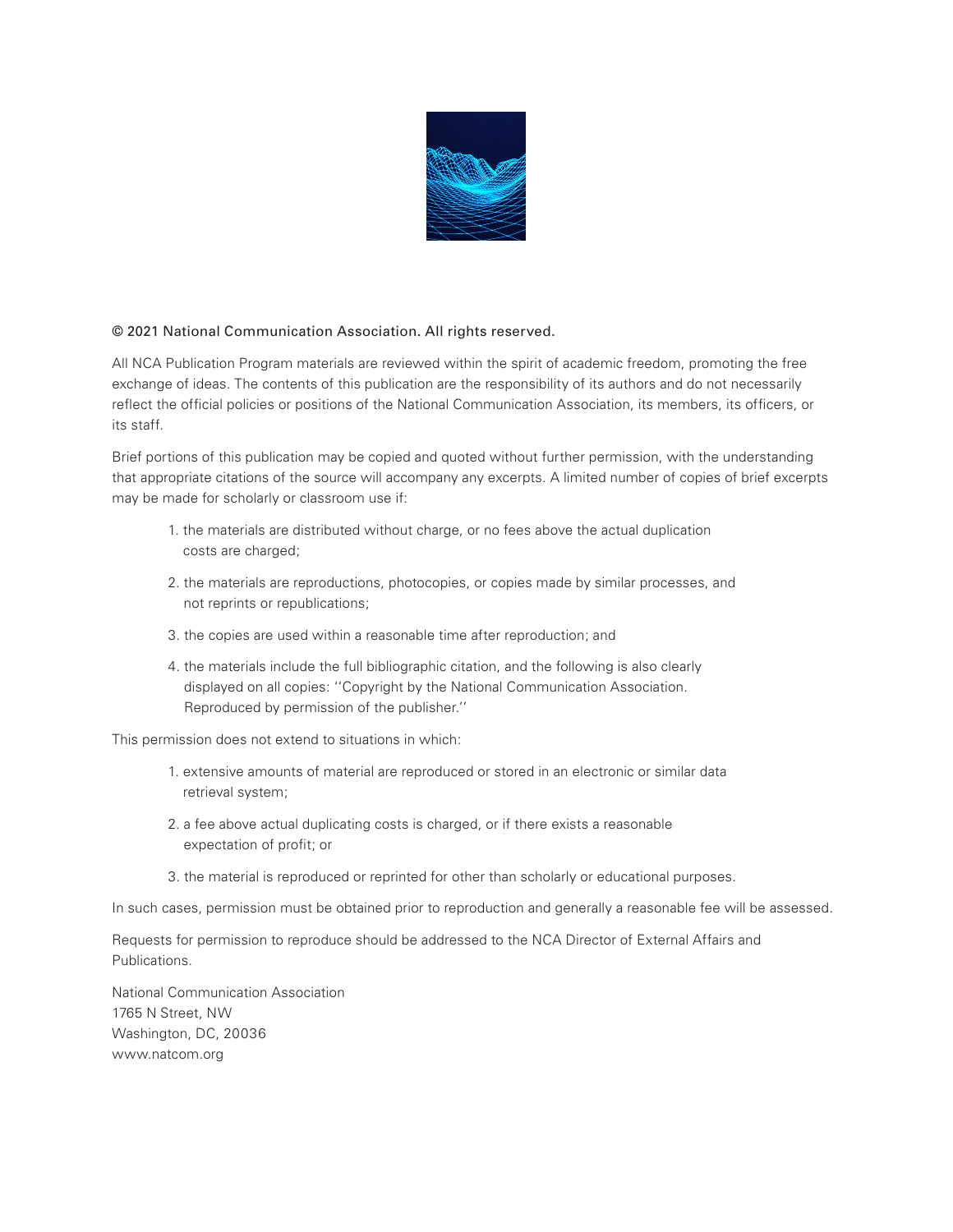

# NCA PRESIDENT DAVID T. McMAHAN

DAVID T. M c MAHAN is a Professor of Communication at Missouri Western State University. He received his Ph.D. from the University of Iowa in 2001, with research focusing on the social aspects of media and technology, personal relationships, and rhetorical criticism. He has published more than ten books, including *Internet Communication*, *Introduction to Communication Criticism*, *Relational Communication*, *The Basics of Communication*, and the bestselling *Communication in Everyday Life* series. His research and other works have been published in numerous academic journals and anthologies, and he was named a Centennial Scholar by the Eastern Communication Association. His extensive record of service includes serving as President of the Central States Communication Association, Editor of the *Iowa Journal of Communication*, and Consulting Editor of the *Journal of Communication Pedagogy*, along with membership and activity on a vast number of academic committees, executive boards, and editorial boards. He has taught courses which span the discipline of Communication and has received several awards for his work in the classroom.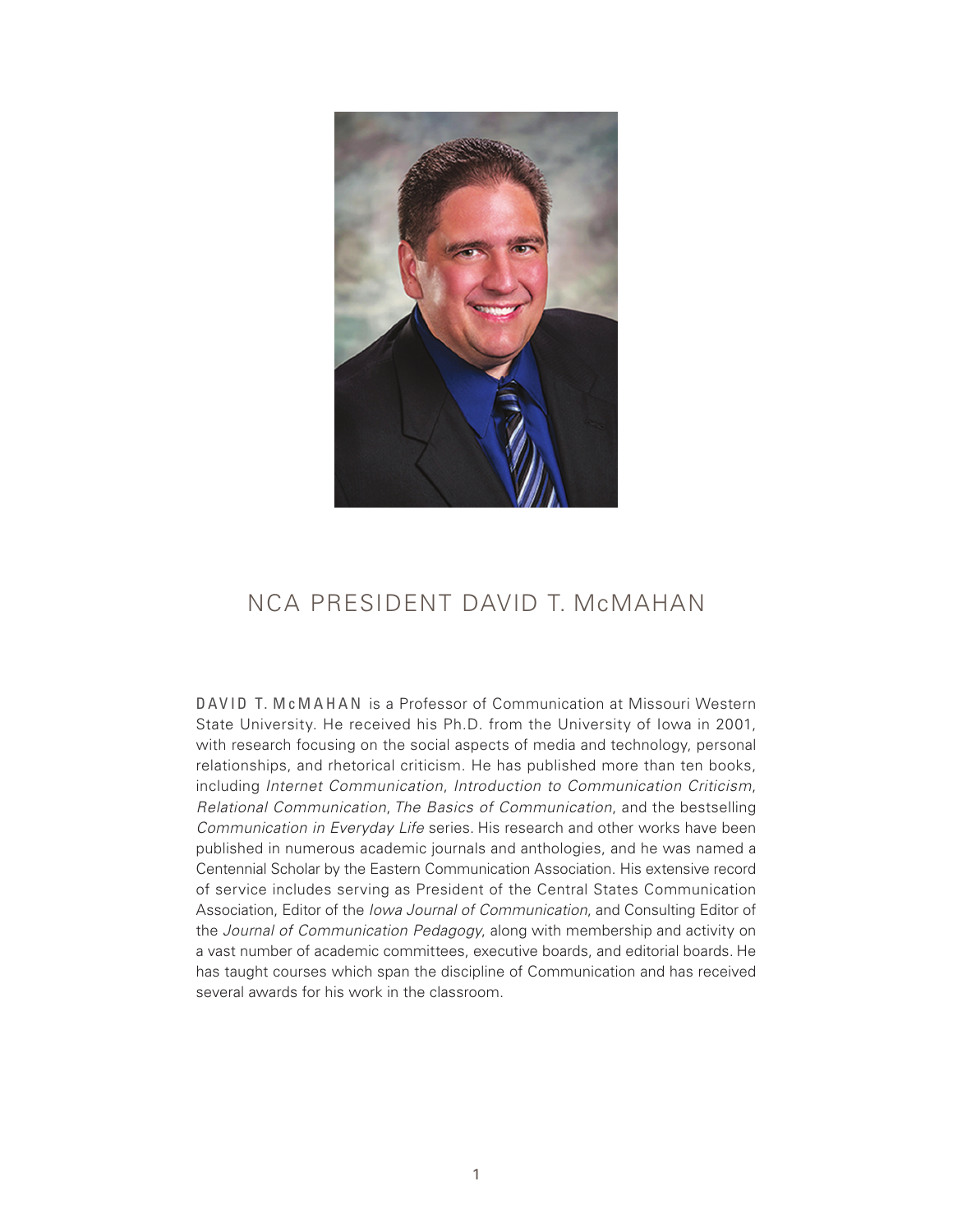

# Assessing and Advancing the Discipline

*Following is a transcript of the 2021 NCA Presidential Address as delivered.* 

I ATTENDED MY FIRST NCA ANNUAL CONVENTION 25 YEARS AGO in San Diego. It was particularly memorable, because as someone fresh from the rural Indiana countryside, I was not exactly a seasoned traveler. It was also memorable because my mentor, Jim Chesebro, was NCA President that year, and I had the opportunity to listen to him give the Presidential Address. Being one of Jim's students was a remarkable experience. Jim wanted his students to not only develop an understanding of Communication but also contribute to the continued advancement of the discipline through their own scholarship, teaching, and service. I think he would be pleased that 25 years later, his student who sat in the audience that day would be up here giving the Presidential Address. And, the continued advancement of the discipline is what I want us to discuss today.

Emerging from one of the most tumultuous periods ever experienced by the academic world provides an opportune time to assess the state of the discipline and consider its future. The discipline of Communication is strong. From my vantage point as NCA President, I continue to be amazed by the expansiveness of the discipline, the strength of its scholarship, and the quality of its instruction at all levels and in all types of institutions. Above all, I remain amazed by the dedication to scholarship, teaching, and disciplinary and public service expressed through the remarkable efforts of the members of the discipline. Degree completion, job and salary reports, graduate student placement numbers, publication impact factors, and other such measures all indicate that the discipline of Communication is strong and growing in many areas. At the same time, if we are to continue advancing the discipline, we must be mindful of areas in need of development and must be prepared to adapt to fluctuating academic environments.

Foundationally, inclusivity, diversity, equity, and access must be at the forefront of all our efforts. We must also champion free expression and public discourse. We must additionally welcome and support scholars from multiple types of academic institutions, with different theoretical and methodological interests, with different perspectives, and with different objectives for the study of Communication. These foundational actions should be taken because they are right and because they are necessary for the continued advancement of our discipline.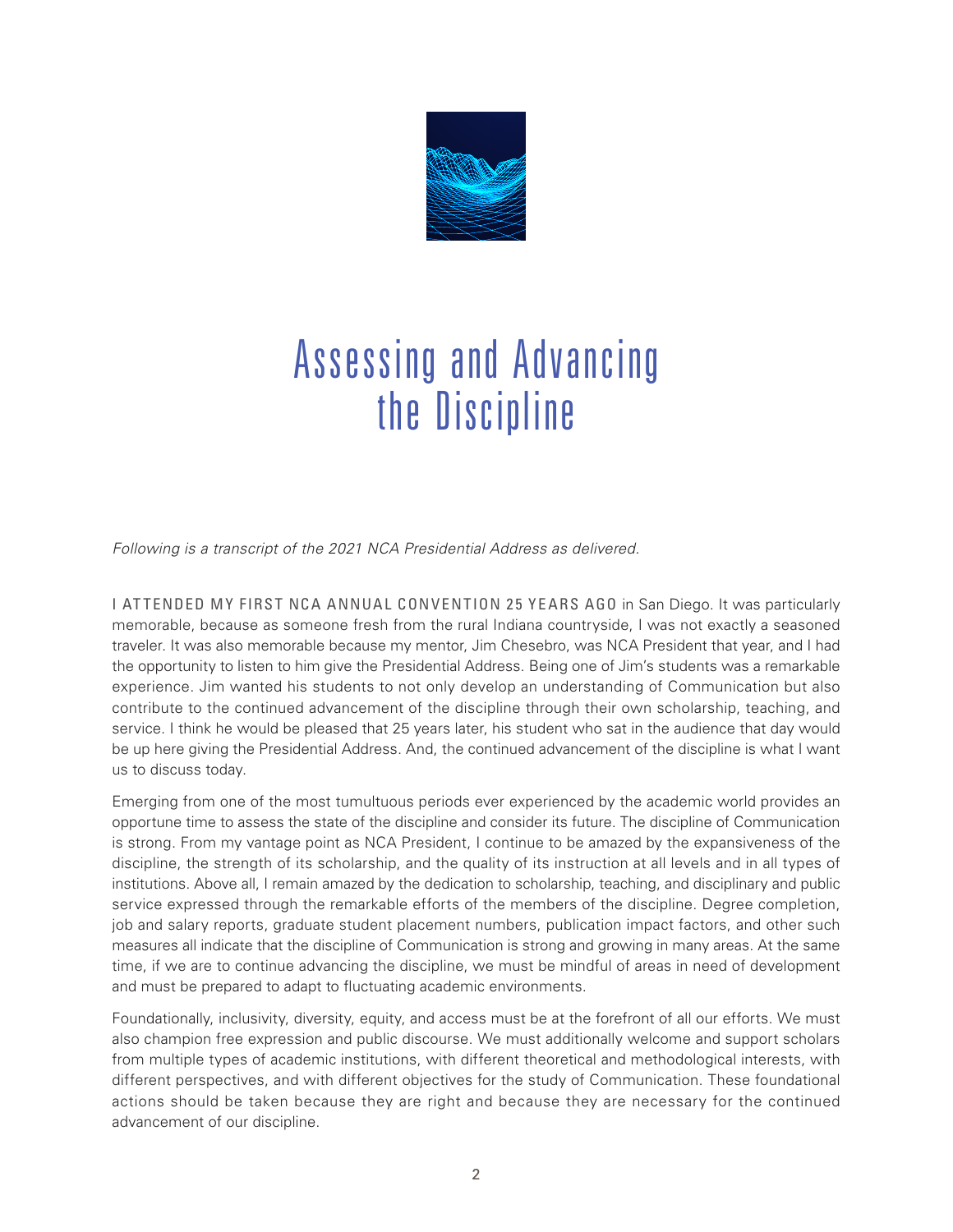With those foundational elements in place, three particular challenges demand our attention if we are to secure, strengthen, and further develop the discipline of Communication.

First, we must do a better job of promoting the discipline. Second, we must strive for convergence in the discipline. Third, we must encourage change in the discipline.

In what follows, these challenges, introduced and developed through my *Spectra* columns this year, will be examined, along with ways in which they might be addressed through personal efforts and broader disciplinary endeavors.

## OUR FIRST CHALLENGE WE MUST DO A BETTER JOB OF PROMOTING THE COMMUNICATION DISCIPLINE.

What we study is beyond essential and fundamental to every aspect of life. Few other disciplines, if any, can match the centrality of Communication. Our discipline is significant, is impactful, and has a great deal to offer, and we should not keep those facts to ourselves. Disciplinary promotion is especially necessary in increasingly challenging academic environments, which are fraught with rising competition for both majors and resources, program restructuring and elimination, shifting notions of the purpose and value of higher education, and myriad other concerns.

Here, I want to discuss which groups we might be targeting through such promotion, and discipline-specific issues to consider when doing so.

First, we should promote the discipline of Communication to students. This group may seem obvious, but we must continuously recognize the importance of both recruiting and graduating majors. Idealistically, recruiting and graduating majors is a good thing because we know the positive impact that a degree in Communication will have on the lives of students. Pragmatically, recruiting and graduating majors is a good thing because decisions about funding and program preservation or elimination are often dependent on raw numbers of students. Our discipline, more than most others, enables students to make a positive social impact and secure good employment, beyond the personal and relational development and other benefits received from our courses. We must promote all of these qualities to students.

We should also promote the discipline of Communication to other disciplines. The centrality of Communication in personal, professional, creative, and civic worlds means that our work can inform and enhance the work of other disciplines in profound ways. However, we should not expect other disciplines to recognize the value of our discipline and come to us. Rather, we need to inform and reach out to them. Other disciplines may be less likely to engage in such action, and you might question why we should be expected to do so, but most other disciplines do not have Communication's expansive and multifaceted impact. Promoting the significance and value of our research in helping to answer the questions posed in other disciplines will ultimately bolster and enhance our own research and discipline.

We should further promote the discipline of Communication to our institutions. Our institutions should be made aware of the value of our courses and degrees, the achievements of our graduates, and the successes and contributions of our faculty, staff, and students. Above all, we must ensure that our institutions recognize and understand how the discipline of Communication supports their respective missions, values, and goals. Though institutional missions and strategic plans vary, there are often common elements, especially with the latter, which the discipline of Communication supports quite well. We must promote how our programs support the philosophies and priorities established by our respective institutions and how our programs assist in achieving our institutions' objectives and goals.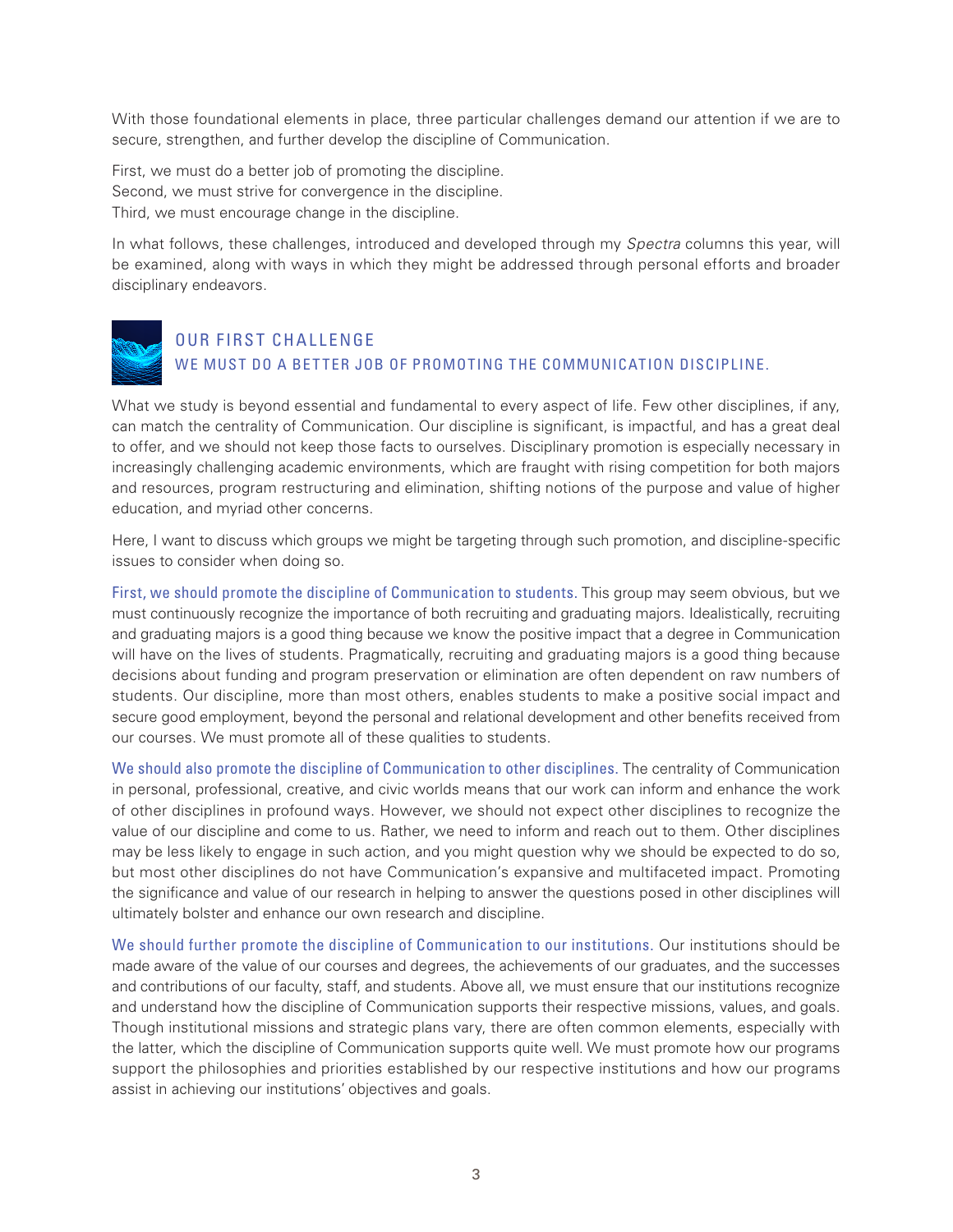Finally, we should promote the discipline of Communication to our communities. In part, the promotion of the discipline to our communities involves engagement in community support and service. The ability to use our skills and expertise to assist and support our communities sets us apart from other disciplines, with their areas of study not as readily transferable. Extending beyond public service, the promotion of our discipline to our communities also involves establishing links with businesses, nonprofits, government entities, and media outlets. Informing them about our work and creating connections with them will assist in increasing recognition of the scope of our discipline and the extent of its impact.

We cannot keep the significance, impact, and contributions of the discipline of Communication to ourselves, especially given increasingly challenging academic environments. We must share the discipline's value with others.



## OUR SECOND CHALLENGE WE MUST STRIVE FOR CONVERGENCE IN THE DISCIPLINE.

Few other disciplines can match the expansiveness of Communication. Such expansiveness can be regarded as one of the many strengths of the discipline. This particular strength, however, is also one of the discipline's potential weaknesses, sometimes resulting in the separation of scholars and the subsequent disconnection of scholarship. Communication scholars quite often study one area of the discipline while devoting little attention to other areas. For many disciplines, focusing on a single area of study at the expense of the others may not be particularly detrimental. However, the interconnected nature of Communication necessitates that attention be paid to many areas of the discipline. The interaction between many of our areas is so significant and the symbolic systems composing them so enmeshed that legitimately distinguishing them as separate entities becomes impossible except through artificially constructed boundaries.

The separation of Communication scholars in institutions potentially hinders the ability to develop a unified front within institutions and potentially places them in direct competition for increasingly scarce funding, faculty lines, and other resources.

This separation also promotes the intellectual fragmentation of scholarship. Given the interconnected nature of Communication, a more complete and accurate understanding is hindered when areas are studied in isolation. Voids in research are possible when topics near perceived boundary lines are viewed as the purview of scholars in other areas. And, a lack of cross-citation of resultant separate literatures results in missed opportunities to promote and develop our own discipline's work.

Associations might promote the convergence of areas of study by increasing the number of interest groups to which a member can belong—a measure recently enacted by the National Communication Association and by developing special programming, events, and publications that encourage and support the connection of scholars and scholarship in various areas. However, fostering the convergence of areas of study and attending to potential issues arising from separation are most effectively addressed at the individual level. Here, I will examine four activities in which we might each engage.

First, forge connections with other Communication scholars within your institution. The availability of such connections and what those connections might entail will naturally vary depending on the composition of specific institutions and your position or role. Even within single departments, though, establishing connections among colleagues becomes challenging, with members from different areas isolated and occasionally even placed in opposition. Seek out opportunities for discussion and explore avenues for collaboration in teaching, research, university matters, and community engagement. Such collaboration can enhance personal professional endeavors and strengthen disciplinary bonds.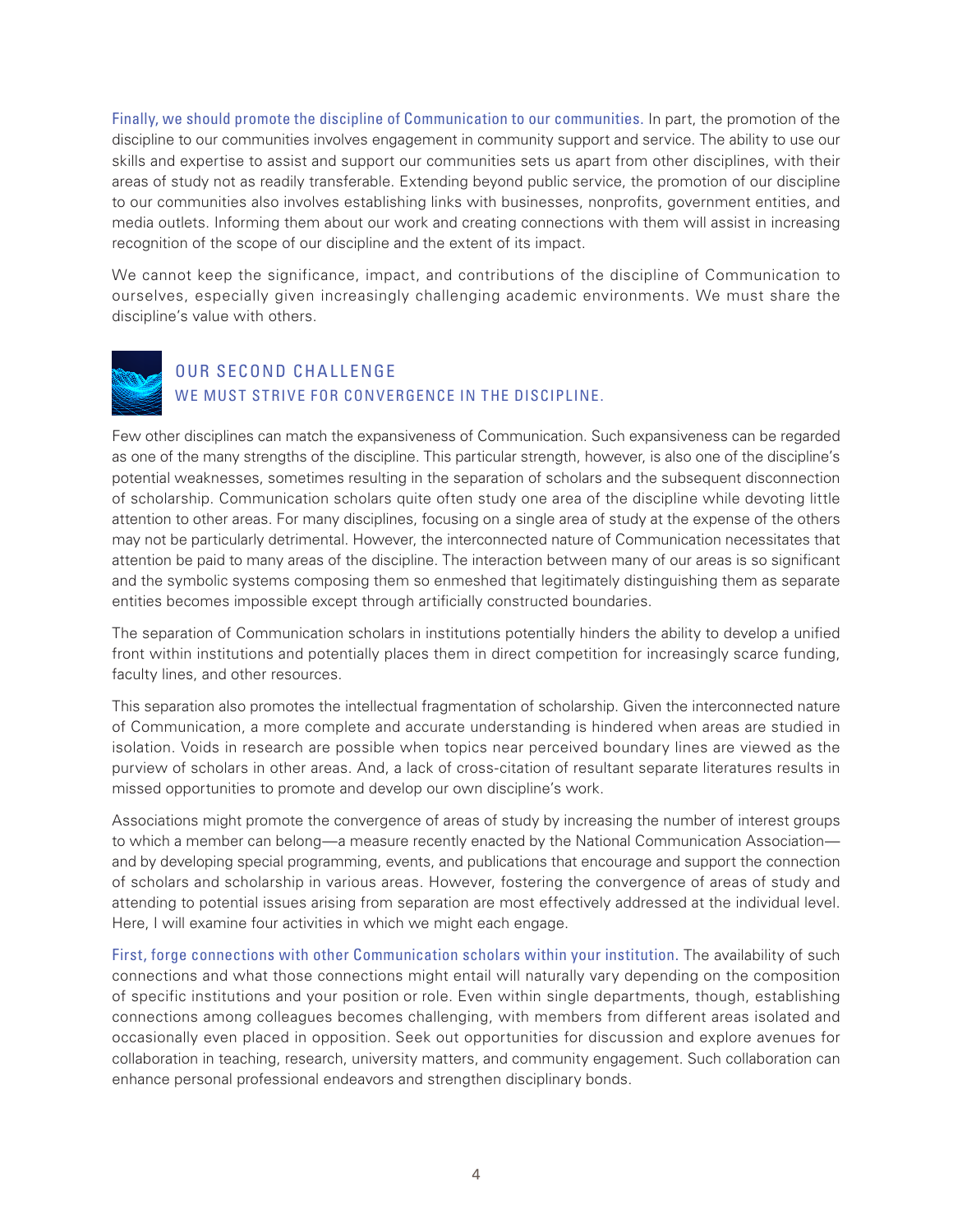Second, develop opportunities for student engagement in multiple areas of study in the discipline. Faculty should examine their programs to make sure that students have opportunities to experience courses from multiple areas of the discipline through established tracks of study, encouraging students to take courses in multiple areas, or perhaps establishing colloquia to bring students from different areas together. Despite existing program constraints and any departmental pressures, students should seek opportunities to experience classes in multiple areas so that they broaden their understanding of the discipline and consequently enhance their understanding of their primary area of study.

Third, seek out professional opportunities that will give you the chance to experience other areas of study in the discipline. Time is limited at conventions, of course, and it is important to remain current on recent developments in your primary area of study. Nevertheless, we all should strive to schedule attendance at panels that address topics that fall outside our own primary area. Beyond increasing appreciation for the expansiveness of the discipline and the quality of work taking place, experiencing new ideas and approaches can inform and reinvigorate our own research and teaching.

Finally, explore and incorporate scholarship of other areas of study in the discipline. Time is limited not only at conventions but also in all of professional life. Incorporating additional reading into already busy schedules is a luxury many people might see as unviable. Nevertheless, reading work that addresses topics that are outside our primary areas of interest will lead to greater appreciation of the discipline and a better understanding of our own areas of expertise.

Calling for convergence in our areas of study does not mean arguing for a unified field of study, abandoning specialization, or forcing connections that have no true merit or purpose. It does mean appreciating the interconnected nature of Communication, recognizing the issues that may arise from existing disconnections in our areas of study, and recognizing the potential advantages of developing better connections in our areas of study.



### OUR THIRD AND FINAL CHALLENGE WE MUST ENCOURAGE CHANGE IN THE DISCIPLINE.

One of the strengths of the Communication discipline is that the changing nature of what we study requires continued inquiry and innovation. Academic pursuits within the discipline have the potential to be continuously active and dynamic, and the potential for new pathways and development are infinite. More than in most other disciplines, what we study, what we teach, how we study, and how we teach should be in a state of constant development and transformation.

Unfortunately, we do not always engage in sufficient development and transformation of our research and teaching. Emerging technologies are not studied as readily as they should be by the discipline that should be leading the way. Exclusionary definitional boundaries of human relationships and expectations of appropriate interaction persist and are insufficiently challenged. Theoretical and methodological approaches reflect the values, experiences, and perspectives of those who have traditionally made up the professorate, a group that lacks sufficient diversity. Likewise, the populations and symbol systems we study have been limited and restricted.

Beyond our propensity to cover customary topics in our classrooms, our methods of instruction remain stagnant, often failing to respond to changes in our students. New styles of teaching, new styles of assessment, and new understandings of outcomes and goals remain untried and unincorporated, in spite of their potential to enhance learning.

In fairness, all academic disciplines are resistant to change. However, we cannot simply maintain that similar impediments are confronted by other disciplines, or that we are not as bad as other disciplines in this regard.